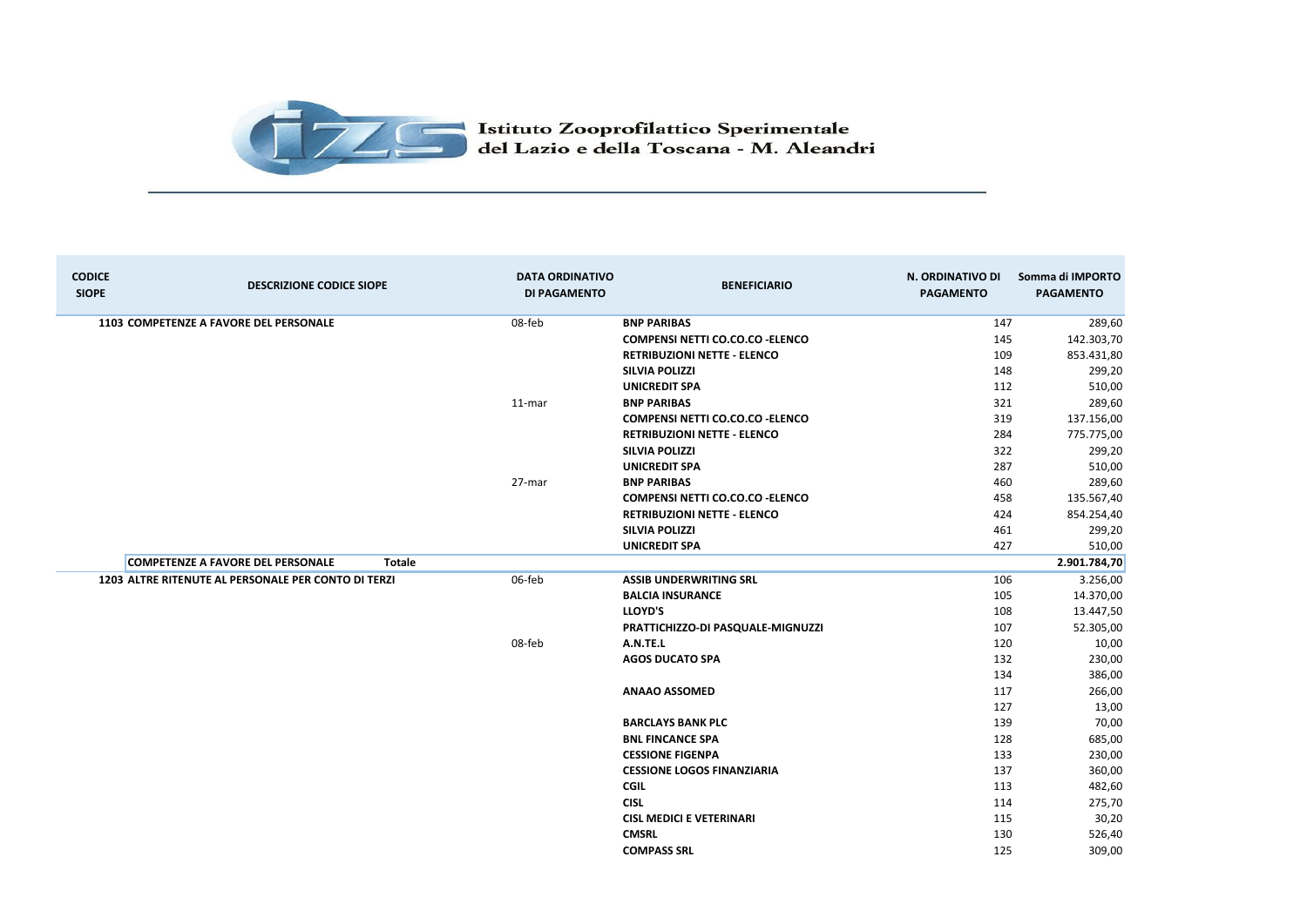## **1203 ALTRE RITENUTE AL PERSONALE PER CONTO DI TERZI <b>1203** ALTRE RITENUTE AL PERSONALE PER CONTO DI TERZI

| 08-feb | <b>EQUITALIA SUD</b>                | 124 | 277,60   |
|--------|-------------------------------------|-----|----------|
|        | <b>F.V.M.- VETERINARI</b>           | 119 | 845,70   |
|        | FEDIR FEDERAZIONE DIRIGENTI PUBBLIC | 122 | 159,90   |
|        | <b>FIDES SPA</b>                    | 136 | 1.994,00 |
|        | <b>FUTURO SPA</b>                   | 141 | 190,00   |
|        | <b>GRADITO PATRIZIA</b>             | 111 | 413,20   |
|        | <b>IBL BANCA SPA</b>                | 138 | 3.221,00 |
|        | INPDAP-PREST. NON CARTOLARIZZ.40002 | 129 | 5.061,40 |
|        | <b>MASTRONICOLA CECILIA</b>         | 110 | 300,00   |
|        | <b>PITAGORA SPA</b>                 | 140 | 499,00   |
|        | <b>R.D.B.</b>                       | 118 | 73,40    |
|        | <b>SANDER CONSUMER BANK SPA</b>     | 131 | 165,00   |
|        | <b>SANTANDER CONSUMER BANK SPA</b>  | 126 | 658,00   |
|        | <b>SIGLA SRL</b>                    | 146 | 849,00   |
|        | <b>TERFINANCE SPA</b>               | 135 | 602,00   |
|        | UGL UNIONE GENERALE DEL LAVORO      | 149 | 94,40    |
|        | <b>UIL FPL</b>                      | 121 | 31,00    |
|        | UIL FPL SETTORI ENTI LOCALI         | 116 | 1.267,80 |
|        | <b>UNICREDIT SPA</b>                | 123 | 310,00   |
|        | <b>ZENITH</b>                       | 150 | 183,00   |
| 01-mar | <b>AGENZIA DELLE ENTRATE</b>        | 243 | 21,30    |
|        | <b>MORTARINO MICHELE</b>            | 248 | 93,80    |
| 11-mar | A.N.TE.L                            | 295 | 10,00    |
|        | <b>AGOS DUCATO SPA</b>              | 307 | 230,00   |
|        |                                     | 309 | 386,00   |
|        | <b>ANAAO ASSOMED</b>                | 292 | 266,00   |
|        |                                     | 302 | 13,00    |
|        | <b>BNL FINCANCE SPA</b>             | 303 | 685,00   |
|        | <b>CESSIONE FIGENPA</b>             | 308 | 230,00   |
|        | <b>CESSIONE LOGOS FINANZIARIA</b>   | 312 | 360,00   |
|        | <b>CGIL</b>                         | 288 | 513,50   |
|        | <b>CISL</b>                         | 289 | 246,90   |
|        | <b>CISL MEDICI E VETERINARI</b>     | 290 | 30,20    |
|        | <b>CMSRL</b>                        | 305 | 516,40   |
|        | <b>COMPASS SRL</b>                  | 300 | 309,00   |
|        | <b>EQUITALIA SUD</b>                | 299 | 277,50   |
|        | <b>F.V.M.- VETERINARI</b>           | 294 | 895,00   |
|        | FEDIR FEDERAZIONE DIRIGENTI PUBBLIC | 297 | 179,90   |
|        | <b>FIDES SPA</b>                    | 311 | 1.994,00 |
|        | <b>FUTURO SPA</b>                   | 315 | 190,00   |
|        | <b>GRADITO PATRIZIA</b>             | 286 | 413,20   |
|        | <b>IBL BANCA SPA</b>                | 313 | 2.861,00 |
|        | INPDAP-PREST. NON CARTOLARIZZ.40002 | 304 | 4.983,90 |
|        | <b>MASTRONICOLA CECILIA</b>         | 285 | 300,00   |
|        | <b>PITAGORA SPA</b>                 | 314 | 499,00   |
|        | <b>R.D.B.</b>                       | 293 | 59,80    |
|        | <b>SANDER CONSUMER BANK SPA</b>     | 306 | 165,00   |
|        | <b>SANTANDER CONSUMER BANK SPA</b>  | 301 | 658,00   |
|        | <b>SIGLA SRL</b>                    | 320 | 84,00    |
|        | <b>TERFINANCE SPA</b>               | 310 | 602,00   |
|        |                                     |     |          |

| 124 | 277,60           |
|-----|------------------|
| 119 | 845,70           |
| 122 | 159,90           |
| 136 | 1.994,00         |
| 141 | 190,00           |
| 111 | 413,20           |
| 138 | 3.221,00         |
| 129 | 5.061,40         |
| 110 | 300,00           |
| 140 | 499,00           |
| 118 | 73,40            |
| 131 | 165,00           |
| 126 | 658,00           |
| 146 | 849,00           |
| 135 | 602,00           |
| 149 | 94,40            |
| 121 | 31,00            |
| 116 | 1.267,80         |
| 123 |                  |
| 150 | 310,00<br>183,00 |
|     |                  |
| 243 | 21,30            |
| 248 | 93,80            |
| 295 | 10,00            |
| 307 | 230,00           |
| 309 | 386,00           |
| 292 | 266,00           |
| 302 | 13,00            |
| 303 | 685,00           |
| 308 | 230,00           |
| 312 | 360,00           |
| 288 | 513,50           |
| 289 | 246,90           |
| 290 | 30,20            |
| 305 | 516,40           |
| 300 | 309,00           |
| 299 | 277,50           |
| 294 | 895,00           |
| 297 | 179,90           |
| 311 | 1.994,00         |
| 315 | 190,00           |
| 286 | 413,20           |
| 313 | 2.861,00         |
| 304 | 4.983,90         |
| 285 | 300,00           |
| 314 | 499,00           |
| 293 | 59,80            |
| 306 | 165,00           |
| 301 | 658,00           |
| 320 | 84,00            |
| 310 | 602,00           |
|     |                  |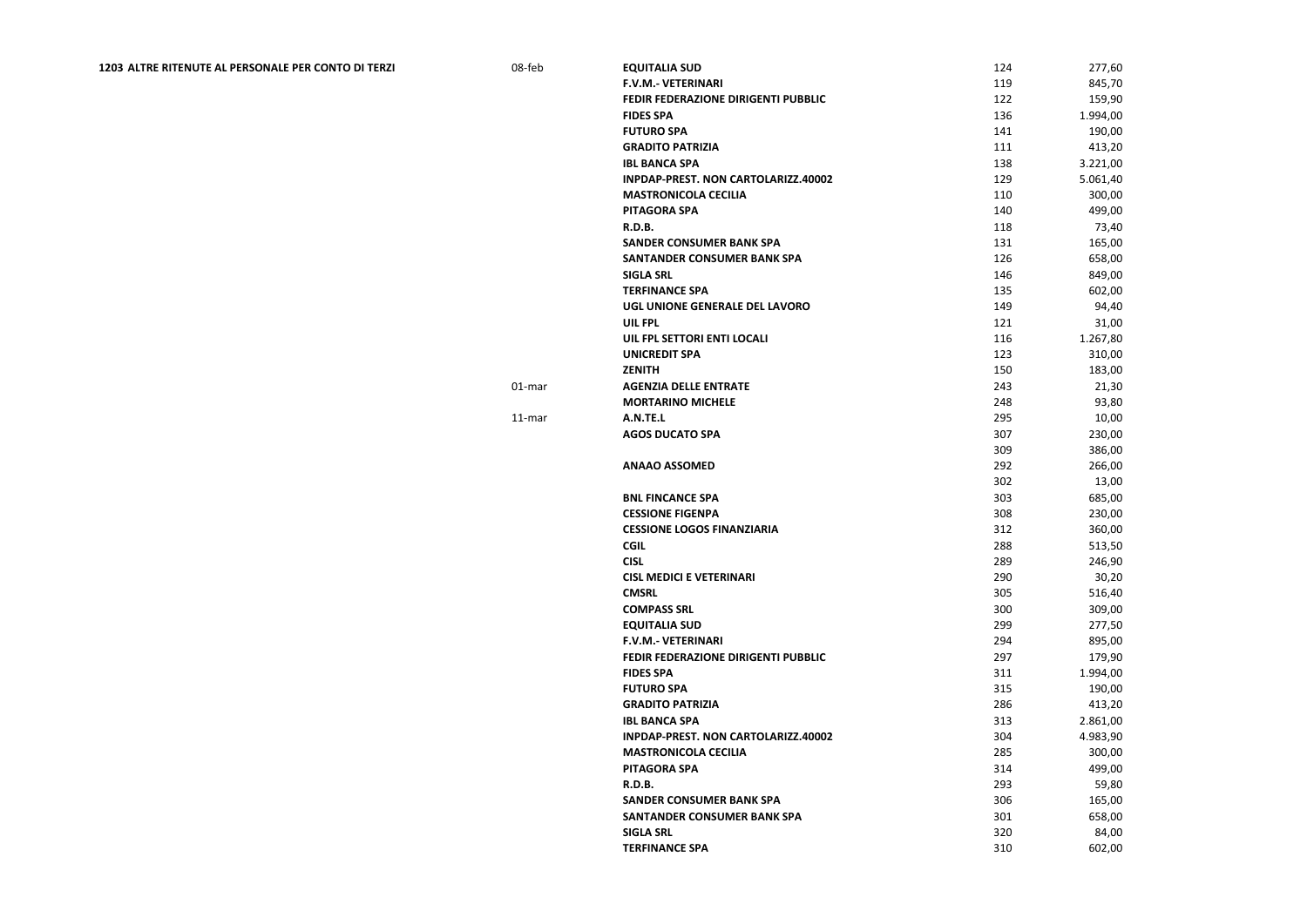| 323 | 94,40                  |
|-----|------------------------|
| 296 | 31,00                  |
| 291 | 1.243,00               |
| 298 | 310,00                 |
| 324 | 183,00                 |
| 435 | 10,00                  |
| 446 | 230,00                 |
| 448 | 386,00                 |
| 432 | 284,00                 |
| 441 | 13,00                  |
| 442 | 685,00                 |
| 447 | 230,00                 |
| 451 | 360,00                 |
| 428 | 516,40                 |
| 429 | 246,90                 |
| 430 | 30,20                  |
| 444 | 516,40                 |
| 439 | 309,00                 |
| 434 | 865,10                 |
| 437 | 179,90                 |
| 450 | 1.994,00               |
| 454 | 190,00                 |
| 426 | 413,20                 |
| 452 | 2.861,00               |
| 443 | 4.983,90               |
| 425 | 300,00                 |
| 453 | 499,00                 |
| 433 | 59,80                  |
| 445 | 165,00                 |
| 440 | 658,00                 |
| 459 | 849,00                 |
| 464 | 765,00                 |
| 449 | 602,00                 |
| 462 | 94,90                  |
| 436 | 31,00                  |
| 431 | 1.257,80               |
| 438 | 310,00                 |
| 463 | 183,00                 |
|     | 145.461,10             |
| 186 | 5.225,20               |
| 342 | 11.422,10<br>16.647,30 |
| 325 | 492,00                 |
| 327 | 492,00                 |
| 326 | 492,00                 |
| 340 | 1.094,40               |
|     | 2.570,40               |
| 28  | 303,90                 |
| 87  | 2.937,00               |
| 234 | 722,00                 |
|     |                        |

| 1203 ALTRE RITENUTE AL PERSONALE PER CONTO DI TERZI |  |  |  |  |  |
|-----------------------------------------------------|--|--|--|--|--|
|-----------------------------------------------------|--|--|--|--|--|

| 1203 ALTRE RITENUTE AL PERSONALE PER CONTO DI TERZI   | 11-mar | UGL UNIONE GENERALE DEL LAVORO      | 323 | 94,40      |
|-------------------------------------------------------|--------|-------------------------------------|-----|------------|
|                                                       |        | UIL FPL                             | 296 | 31,00      |
|                                                       |        | UIL FPL SETTORI ENTI LOCALI         | 291 | 1.243,00   |
|                                                       |        | <b>UNICREDIT SPA</b>                | 298 | 310,00     |
|                                                       |        | <b>ZENITH</b>                       | 324 | 183,00     |
|                                                       | 27-mar | A.N.TE.L                            | 435 | 10,00      |
|                                                       |        | <b>AGOS DUCATO SPA</b>              | 446 | 230,00     |
|                                                       |        |                                     | 448 | 386,00     |
|                                                       |        | <b>ANAAO ASSOMED</b>                | 432 | 284,00     |
|                                                       |        |                                     | 441 | 13,00      |
|                                                       |        | <b>BNL FINCANCE SPA</b>             | 442 | 685,00     |
|                                                       |        | <b>CESSIONE FIGENPA</b>             | 447 | 230,00     |
|                                                       |        | <b>CESSIONE LOGOS FINANZIARIA</b>   | 451 | 360,00     |
|                                                       |        | <b>CGIL</b>                         | 428 | 516,40     |
|                                                       |        | <b>CISL</b>                         | 429 | 246,90     |
|                                                       |        | <b>CISL MEDICI E VETERINARI</b>     | 430 | 30,20      |
|                                                       |        | <b>CMSRL</b>                        | 444 | 516,40     |
|                                                       |        | <b>COMPASS SRL</b>                  | 439 | 309,00     |
|                                                       |        | F.V.M.- VETERINARI                  | 434 | 865,10     |
|                                                       |        | FEDIR FEDERAZIONE DIRIGENTI PUBBLIC | 437 | 179,90     |
|                                                       |        | <b>FIDES SPA</b>                    | 450 | 1.994,00   |
|                                                       |        | <b>FUTURO SPA</b>                   | 454 | 190,00     |
|                                                       |        | <b>GRADITO PATRIZIA</b>             | 426 | 413,20     |
|                                                       |        | <b>IBL BANCA SPA</b>                | 452 | 2.861,00   |
|                                                       |        | INPDAP-PREST. NON CARTOLARIZZ.40002 | 443 | 4.983,90   |
|                                                       |        | <b>MASTRONICOLA CECILIA</b>         | 425 | 300,00     |
|                                                       |        | <b>PITAGORA SPA</b>                 | 453 | 499,00     |
|                                                       |        | R.D.B.                              | 433 | 59,80      |
|                                                       |        | <b>SANDER CONSUMER BANK SPA</b>     | 445 | 165,00     |
|                                                       |        | <b>SANTANDER CONSUMER BANK SPA</b>  | 440 | 658,00     |
|                                                       |        | <b>SIGLA SRL</b>                    | 459 | 849,00     |
|                                                       |        |                                     | 464 | 765,00     |
|                                                       |        | <b>TERFINANCE SPA</b>               | 449 | 602,00     |
|                                                       |        | UGL UNIONE GENERALE DEL LAVORO      | 462 | 94,90      |
|                                                       |        | <b>UIL FPL</b>                      | 436 | 31,00      |
|                                                       |        | UIL FPL SETTORI ENTI LOCALI         | 431 | 1.257,80   |
|                                                       |        | <b>UNICREDIT SPA</b>                | 438 | 310,00     |
|                                                       |        | <b>ZENITH</b>                       | 463 | 183,00     |
| ALTRE RITENUTE AL PERSONALE PER CONTO DI TERZI Totale |        |                                     |     | 145.461,10 |
| <b>1303 CONTRIBUTI AGGIUNTIVI</b>                     | 18-feb | <b>ONAOSI</b>                       | 186 | 5.225,20   |
|                                                       | 15-mar | TRATTENUTA L. 662/96                | 342 | 11.422,10  |
| <b>CONTRIBUTI AGGIUNTIVI</b><br><b>Totale</b>         |        |                                     |     | 16.647,30  |
| 1501 TRATTAMENTO DI MISSIONE E RIMBORSI SPESE VIAGGI  | 18-feb | <b>DELFINO DANIELA</b>              | 325 | 492,00     |
|                                                       |        | <b>RUSSO KATIA</b>                  | 327 | 492,00     |

**TRATTAMENTO DI MISSIONE E RIMBORSI SPESE VIAGGI Totale 2.570,40 1599 ALTRI ONERI PER IL PERSONALE** 28-gen **1599 ALTRI ONERI PER IL PERSONALE** 

| 14-mar | <b>BARONE ANTONINO</b>           | 340 | 1.094,40 |
|--------|----------------------------------|-----|----------|
|        |                                  |     | 2.570,40 |
| 28-gen | <b>IGEAMED SRL</b>               | 28  | 303,90   |
|        | LABORATORIO ANALISI GUIDONIA SRL | -87 | 2.937,00 |
| 28-feb | LABORATORIO ANALISI GUIDONIA SRL | 234 | 722,00   |

**TRIOLONE DANIELA**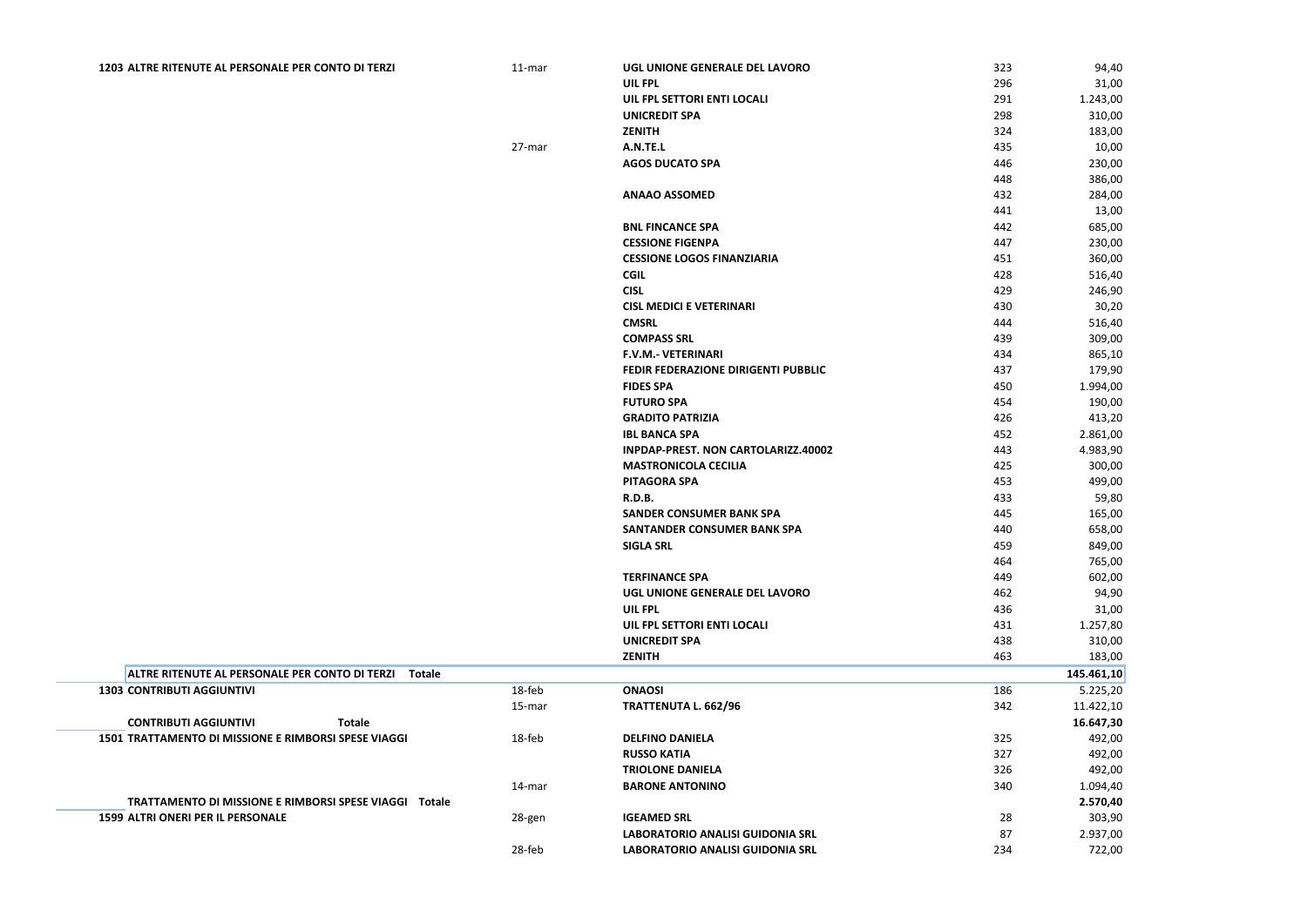|     | 3.962,90  |
|-----|-----------|
| 52  | 2.405,80  |
| 192 | 441,00    |
| 208 | 1.192,70  |
| 387 | 1.241,70  |
|     | 5.281,20  |
| 46  | 971,90    |
| 72  | 1.627,20  |
|     |           |
| 21  | 441,00    |
| 66  | 7.856,00  |
| 38  | 290,00    |
| 88  | 436,50    |
| 8   | 5.510,20  |
| 51  | 1.221,20  |
| 31  | 1.236,00  |
| 94  | 225,00    |
| 34  | 198,00    |
| 50  | 1.746,80  |
| 53  | 6.213,50  |
| 71  | 1.454,40  |
| 75  | 1.461,30  |
| 99  | 1.040,00  |
|     |           |
| 93  | 2.060,70  |
| 69  | 435,60    |
| 56  | 824,90    |
| 45  | 1.677,00  |
| 60  | 331,00    |
| 67  | 456,00    |
| 81  | 2.479,00  |
| 9   | 6.065,00  |
| 68  | 336,00    |
| 42  | 1.478,20  |
| 47  | 14.023,90 |
| 58  | 540,00    |
| 73  | 2.172,10  |
| 48  | 2.932,60  |
| 49  | 1.900,00  |
| 63  | 2.889,60  |
| 61  | 13.139,20 |
| 91  | 31.534,20 |
| 57  | 2.389,00  |
|     |           |
| 102 | 2.828,00  |
| 11  | 100,00    |
| 37  | 5.455,00  |
| 95  | 1.050,00  |
| 39  | 6.362,50  |
| 20  | 1.515,00  |
| 55  | 484,00    |
| 59  | 1.972,20  |
| 96  | 11.449,60 |
|     |           |

| <b>1599 ALTRI ONERI PER IL PERSONALE</b><br><b>Totale</b> |               |                                               |     | 3.962,90  |
|-----------------------------------------------------------|---------------|-----------------------------------------------|-----|-----------|
| 2110 MATERIALI E PRODOTTI PER USO VETERINARIO             | 28-gen        | <b>CHARLES RIVER LABORATORIES S.P.A.</b>      | 52  | 2.405,80  |
|                                                           | 28-feb        | Allevamento Blood di Ricci Chiara             | 192 | 441,00    |
|                                                           |               | <b>CHARLES RIVER LABORATORIES S.P.A.</b>      | 208 | 1.192,70  |
|                                                           | 26-mar        | <b>CHARLES RIVER LABORATORIES S.P.A.</b>      | 387 | 1.241,70  |
| <b>MATERIALI E PRODOTTI PER USO VETERINARIO</b>           | <b>Totale</b> |                                               |     | 5.281,20  |
| 2113 PRODOTTI CHIMICI                                     | 28-gen        | <b>3V CHIMICA srl</b>                         | 46  | 971,90    |
|                                                           |               | AGROLABO S.P.A.                               | 72  | 1.627,20  |
|                                                           |               | Allevamento Blood di Ricci Chiara             | 21  | 441,00    |
|                                                           |               | <b>ASSOCIAZIONE ITALIANA ALLEVATORI</b>       | 66  | 7.856,00  |
|                                                           |               | <b>ASTORI TECNICA S.N.C.</b>                  | 38  | 290,00    |
|                                                           |               | <b>AUROGENE SRL</b>                           | 88  | 436,50    |
|                                                           |               | <b>BECKMAN COULTER S.R.L.</b>                 | 8   | 5.510,20  |
|                                                           |               |                                               | 51  | 1.221,20  |
|                                                           |               | Belcogamma srl                                | 31  | 1.236,00  |
|                                                           |               | <b>BioControl Systems Inc.</b>                | 94  | 225,00    |
|                                                           |               | <b>BIOGENETICS DIAGNOSTICS SRL</b>            | 34  | 198,00    |
|                                                           |               | <b>BIOLIFE ITALIANA S.R.L.</b>                | 50  | 1.746,80  |
|                                                           |               | <b>BIOMERIEUX ITALIA S.P.A.</b>               | 53  | 6.213,50  |
|                                                           |               | <b>BIO-RAD LABORATORIES S.R.L.</b>            | 71  | 1.454,40  |
|                                                           |               | <b>BIOSCIENTIFICA srl</b>                     | 75  | 1.461,30  |
|                                                           |               | <b>BIOSENSE SRL</b>                           | 99  | 1.040,00  |
|                                                           |               | <b>CARLO ERBA REAGENTS SRL</b>                | 93  | 2.060,70  |
|                                                           |               | <b>CPS ANALITICA S.R.L.</b>                   | 69  | 435,60    |
|                                                           |               | D.I.D. S.P.A.                                 | 56  | 824,90    |
|                                                           |               | <b>DIATEC srl</b>                             | 45  | 1.677,00  |
|                                                           |               | DITTA EUGENIO SABATINI di Andrea Ro           | 60  | 331,00    |
|                                                           |               | <b>EPPENDORF S.R.L.</b>                       | 67  | 456,00    |
|                                                           |               | <b>EuroClone SpA (Ex CELBIO)</b>              | 81  | 2.479,00  |
|                                                           |               | <b>Eurofins Genomics srl</b>                  | 9   | 6.065,00  |
|                                                           |               | <b>EUROLAB SRL. SAFE FOOD</b>                 | 68  | 336,00    |
|                                                           |               | <b>EXACTA + OPTECH SPA</b>                    | 42  | 1.478,20  |
|                                                           |               | <b>FOSS ITALIA srl</b>                        | 47  | 14.023,90 |
|                                                           |               | <b>GILSON ITALIA S.R.L.</b>                   | 58  | 540,00    |
|                                                           |               | <b>IDEXX LABORATORIES ITALIA S.R.L.</b>       | 73  | 2.172,10  |
|                                                           |               | IZS ABRUZZO E MOLISE "G.CAPORALE"             | 48  | 2.932,60  |
|                                                           |               | IZS DELLA LOMBARDIA E DELL'EMILIA             | 49  | 1.900,00  |
|                                                           |               | <b>LABOINDUSTRIA S.P.A.</b>                   | 63  | 2.889,60  |
|                                                           |               | <b>LABSERVICE ANALYTICA S.R.L.</b>            | 61  | 13.139,20 |
|                                                           |               | Life Technologies Italia                      | 91  | 31.534,20 |
|                                                           |               | LIOFILCHEM S.R.L.                             | 57  | 2.389,00  |
|                                                           |               | <b>MICROBIOL DI Sergio Murgia &amp; c.snc</b> | 102 | 2.828,00  |
|                                                           |               | <b>Omnia Diagnostica srl</b>                  | 11  | 100,00    |
|                                                           |               | <b>QIAGEN S.R.L.</b>                          | 37  | 5.455,00  |
|                                                           |               | <b>RANDOX LABORATORIES LIMITED</b>            | 95  | 1.050,00  |
|                                                           |               | <b>R-BIOPHARM ITALIA SRL</b>                  | 39  | 6.362,50  |
|                                                           |               | <b>SEBIA ITALIA SRL</b>                       | 20  | 1.515,00  |
|                                                           |               | SIAL S.R.L.                                   | 55  | 484,00    |
|                                                           |               | <b>SIGMA ALDRICH S.R.L.</b>                   | 59  | 1.972,20  |
|                                                           |               | <b>STAR ECOTRONICS S.R.L.</b>                 | 96  | 11.449,60 |
|                                                           |               |                                               |     |           |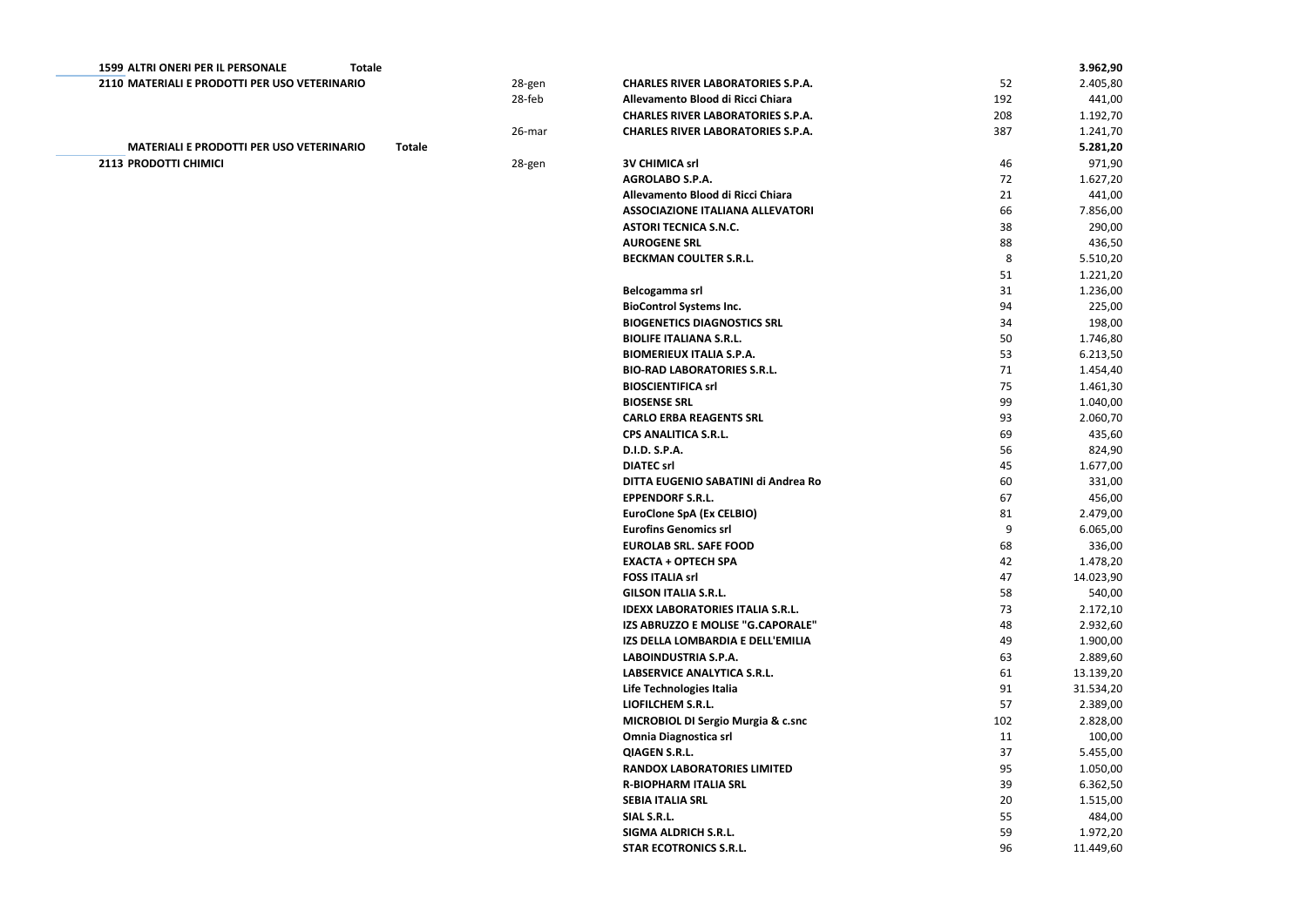| 2113 PRODOTTI CHIMICI | 28-gen | <b>STARLAB srl</b>                            | 77  | 434,60             |
|-----------------------|--------|-----------------------------------------------|-----|--------------------|
|                       |        | <b>STEROGLASS S.R.L.</b>                      | 65  | 2.640,00           |
|                       |        | <b>TECNA S.R.L.</b>                           | 74  | 5.108,00           |
|                       |        | <b>Tema Ricerca srl</b>                       | 82  | 201,20             |
|                       |        | THERMO FISHER DIAGNOSTICS S.P.A.              | 54  | 15.853,10          |
|                       |        | <b>VACUTEST KIMA SRL</b>                      | 98  | 249,60             |
|                       |        | <b>VWR INTERNATIONAL SRL</b>                  | 36  | 566,60             |
|                       |        | <b>WATERS SPA</b>                             | 62  | 254,40             |
|                       | 12-feb | <b>A.S.I.T INSTRUMENTS SRL</b>                | 158 | 285,00             |
|                       |        | <b>Eurofins Genomics srl</b>                  | 152 | 6.169,70           |
|                       |        | <b>SIGMA ALDRICH S.R.L.</b>                   | 160 | 1.044,50           |
|                       |        | <b>STAR ECOTRONICS S.R.L.</b>                 | 165 | 1.275,00           |
|                       |        | <b>VWR INTERNATIONAL SRL</b>                  | 159 | 1.497,00           |
|                       | 20-feb | <b>BECKMAN COULTER S.R.L.</b>                 | 179 | 1.838,70           |
|                       |        | Life Technologies Italia                      | 182 | 2.092,50           |
|                       | 28-feb | <b>AGROLABO S.P.A.</b>                        | 226 | 3.676,00           |
|                       |        | <b>ASSOCIAZIONE ITALIANA ALLEVATORI</b>       | 221 | 1.740,00           |
|                       |        | <b>AUROGENE SRL</b>                           | 235 | 5.044,00           |
|                       |        | <b>BIOMERIEUX ITALIA S.P.A.</b>               | 209 | 6.743,80           |
|                       |        | <b>BIO-RAD LABORATORIES S.R.L.</b>            | 225 | 4.848,00           |
|                       |        | <b>BIOSIGMA S.R.L.</b>                        | 218 | 968,80             |
|                       |        | <b>CARLO ERBA REAGENTS SRL</b>                | 239 | 872,80             |
|                       |        | <b>CLINI-LAB S.R.L.</b>                       | 196 | 1.796,00           |
|                       |        | <b>CPS ANALITICA S.R.L.</b>                   | 223 | 738,60             |
|                       |        | D.I.D. S.P.A.                                 | 213 | 577,70             |
|                       |        | <b>DIATEC srl</b>                             | 205 | 1.348,50           |
|                       |        | DITTA EUGENIO SABATINI di Andrea Ro           | 217 |                    |
|                       |        | <b>Eurofins Genomics srl</b>                  | 188 | 464,00<br>4.450,00 |
|                       |        | <b>EUROLAB SRL. SAFE FOOD</b>                 | 222 |                    |
|                       |        | <b>EXACTA + OPTECH SPA</b>                    | 203 | 1.080,00           |
|                       |        |                                               |     | 619,00             |
|                       |        | <b>FOSS ITALIA srl</b>                        | 206 | 6.723,70           |
|                       |        | <b>GILSON ITALIA S.R.L.</b>                   | 215 | 711,00             |
|                       |        | <b>IDEXX LABORATORIES ITALIA S.R.L.</b>       | 227 | 12.096,40          |
|                       |        | IZS ABRUZZO E MOLISE "G.CAPORALE"             | 207 | 3.332,60           |
|                       |        | <b>LABOINDUSTRIA S.P.A.</b>                   | 220 | 1.387,40           |
|                       |        | LEICA MICROSYSTEMS S.R.L.                     | 219 | 330,50             |
|                       |        | LGC STANDARS Srl (EX PROMOCHEM)               | 204 | 1.603,00           |
|                       |        | LI STARFISH S.r.l.                            | 198 | 1.479,00           |
|                       |        | Life Technologies Italia                      | 237 | 2.993,20           |
|                       |        | LIOFILCHEM S.R.L.                             | 214 | 1.080,90           |
|                       |        | <b>MICROBIOL DI Sergio Murgia &amp; c.snc</b> | 242 | 3.605,30           |
|                       |        | PHENOMENEX SRL (CHEMTEK ANALYTICA)            | 230 | 818,40             |
|                       |        | <b>QIAGEN S.R.L.</b>                          | 199 | 1.168,00           |
|                       |        | <b>RESNOVA SRL</b>                            | 202 | 136,80             |
|                       |        | <b>SACCO S.R.L.</b>                           | 210 | 3.200,00           |
|                       |        | <b>SANACILIA SRL</b>                          | 238 | 300,00             |
|                       |        | <b>SEBIA ITALIA SRL</b>                       | 191 | 303,00             |
|                       |        | SIAL S.R.L.                                   | 212 | 1.935,50           |
|                       |        | <b>SIGMA ALDRICH S.R.L.</b>                   | 216 | 2.506,00           |
|                       |        | <b>STARLAB srl</b>                            | 232 | 252,50             |
|                       |        |                                               |     |                    |

| 77  | 434,60    |
|-----|-----------|
| 65  | 2.640,00  |
| 74  | 5.108,00  |
| 82  | 201,20    |
| 54  | 15.853,10 |
| 98  | 249,60    |
| 36  | 566,60    |
| 62  | 254,40    |
| 158 | 285,00    |
| 152 | 6.169,70  |
| 160 | 1.044,50  |
| 165 | 1.275,00  |
| 159 | 1.497,00  |
| 179 | 1.838,70  |
| 182 | 2.092,50  |
| 226 | 3.676,00  |
| 221 | 1.740,00  |
| 235 |           |
|     | 5.044,00  |
| 209 | 6.743,80  |
| 225 | 4.848,00  |
| 218 | 968,80    |
| 239 | 872,80    |
| 196 | 1.796,00  |
| 223 | 738,60    |
| 213 | 577,70    |
| 205 | 1.348,50  |
| 217 | 464,00    |
| 188 | 4.450,00  |
| 222 | 1.080,00  |
| 203 | 619,00    |
| 206 | 6.723,70  |
| 215 | 711,00    |
| 227 | 12.096,40 |
| 207 | 3.332,60  |
| 220 | 1.387,40  |
| 219 | 330,50    |
| 204 | 1.603,00  |
| 198 | 1.479,00  |
| 237 | 2.993,20  |
| 214 | 1.080,90  |
| 242 | 3.605,30  |
| 230 | 818,40    |
| 199 | 1.168,00  |
| 202 | 136,80    |
| 210 | 3.200,00  |
| 238 | 300,00    |
| 191 | 303,00    |
| 212 | 1.935,50  |
| 216 | 2.506,00  |
| 232 | 252,50    |
|     |           |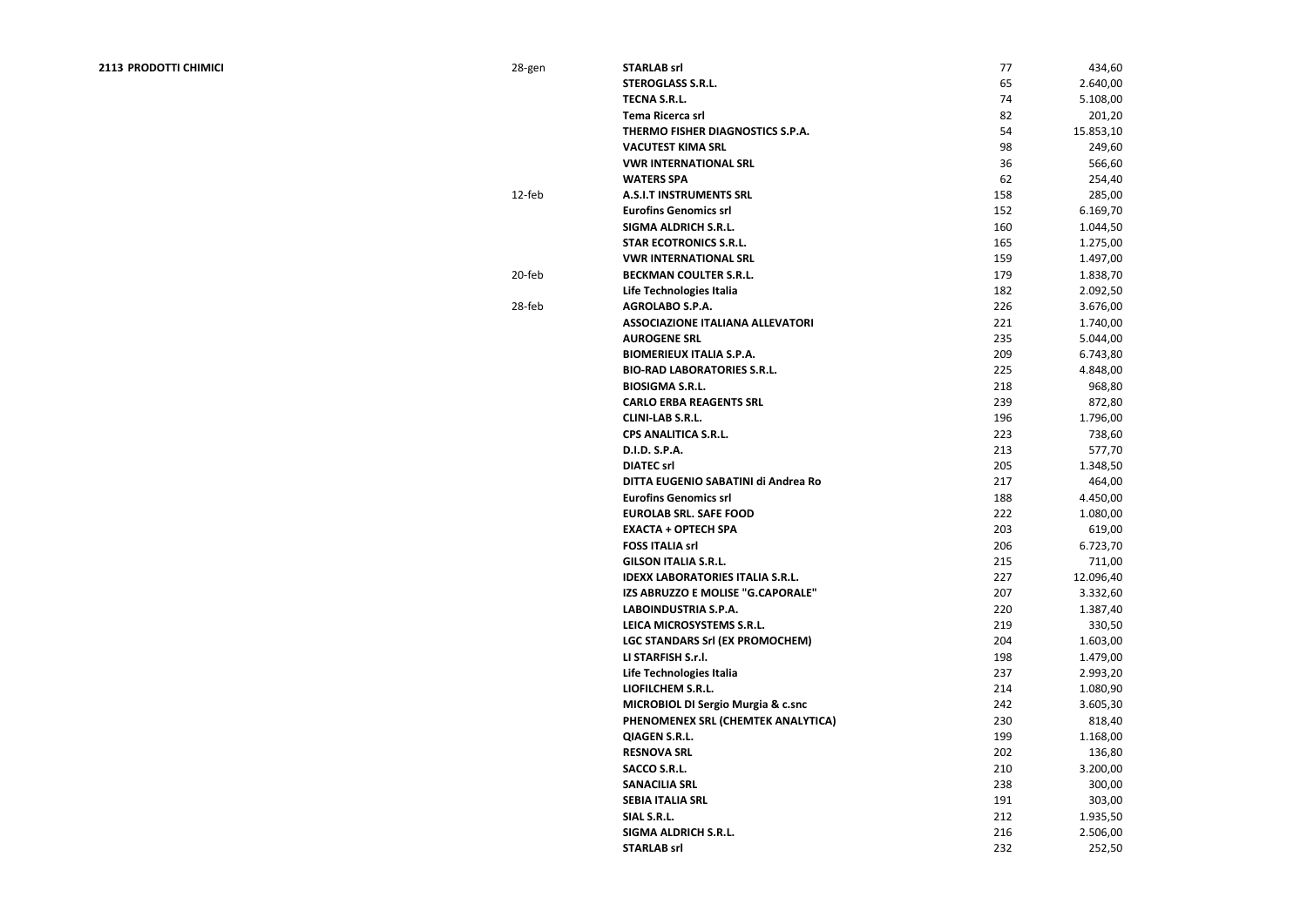**2201 PRODOTTI ALIMENTARI** 28-gen **ACQUAVIVA SRL UNIPERSONALE** 17 228,00 **CULLIGAN B.W. SRL** 

| 228 | 4.457,20   |
|-----|------------|
| 211 | 8.850,30   |
| 201 | 1.166,00   |
| 197 | 521,60     |
| 244 | 250,00     |
| 337 | 3.488,00   |
| 332 | 1.700,00   |
| 344 | 2.348,00   |
| 381 | 177,30     |
| 403 | 9.397,90   |
| 404 | 1.890,00   |
| 360 | 441,00     |
| 386 | 1.510,60   |
| 369 | 5.668,00   |
| 388 | 600,00     |
| 421 | 1.300,00   |
| 396 | 3.972,00   |
| 418 | 1.559,60   |
| 382 | 2.240,00   |
| 392 | 584,90     |
| 393 | 255,00     |
| 380 | 1.011,20   |
| 391 | 500,00     |
| 395 | 1.451,50   |
| 402 | 701,00     |
| 411 | 2.600,00   |
| 400 | 526,00     |
| 378 | 164,10     |
| 383 | 564,60     |
| 405 | 1.428,50   |
| 384 | 2.972,60   |
| 385 | 2.104,80   |
| 399 | 310,80     |
| 397 | 899,80     |
| 417 | 2.998,90   |
| 375 | 2.363,40   |
| 423 | 1.293,30   |
| 355 | 1.820,00   |
| 373 | 12.015,40  |
| 419 | 1.524,00   |
| 376 | 339,20     |
| 398 | 2.250,00   |
| 390 | 2.647,80   |
| 394 | 1.175,50   |
| 406 | 642,60     |
| 389 | 14.143,50  |
| 372 | 3.100,20   |
|     | 385.175,70 |
| 17  | 228,00     |
| 33  | 525,40     |
|     |            |

| <b>PRODOTTI CHIMICI</b> |               | 28-feb | <b>TECNA S.R.L.</b>                           | 228 | 4.457,20   |
|-------------------------|---------------|--------|-----------------------------------------------|-----|------------|
|                         |               |        | THERMO FISHER DIAGNOSTICS S.P.A.              | 211 | 8.850,30   |
|                         |               |        | <b>Thermo Fisher Scientific SpA</b>           | 201 | 1.166,00   |
|                         |               |        | <b>VWR INTERNATIONAL SRL</b>                  | 197 | 521,60     |
|                         |               | 01-mar | UNIVERSIDAD DE ALMEIRA                        | 244 | 250,00     |
|                         |               | 11-mar | Life Technologies Italia                      | 337 | 3.488,00   |
|                         |               |        | <b>VWR INTERNATIONAL SRL</b>                  | 332 | 1.700,00   |
|                         |               | 15-mar | <b>BIPEA</b>                                  | 344 | 2.348,00   |
|                         |               | 26-mar | <b>3V CHIMICA srl</b>                         | 381 | 177,30     |
|                         |               |        | <b>6IO-RAD LABORATORIES S.R.L.</b>            | 403 | 9.397,90   |
|                         |               |        | <b>AGROLABO S.P.A.</b>                        | 404 | 1.890,00   |
|                         |               |        | Allevamento Blood di Ricci Chiara             | 360 | 441,00     |
|                         |               |        | <b>BECKMAN COULTER S.R.L.</b>                 | 386 | 1.510,60   |
|                         |               |        | <b>BIOGENETICS DIAGNOSTICS SRL</b>            | 369 | 5.668,00   |
|                         |               |        | <b>BIOMERIEUX ITALIA S.P.A.</b>               | 388 | 600,00     |
|                         |               |        | <b>BIOSENSE SRL</b>                           | 421 | 1.300,00   |
|                         |               |        | <b>BIOSIGMA S.R.L.</b>                        | 396 | 3.972,00   |
|                         |               |        | <b>CARLO ERBA REAGENTS SRL</b>                | 418 | 1.559,60   |
|                         |               |        | <b>CHEMICAL RESEARCH 2000 SRL</b>             | 382 | 2.240,00   |
|                         |               |        | D.I.D. S.P.A.                                 | 392 | 584,90     |
|                         |               |        | DASIT S.P.A.                                  | 393 | 255,00     |
|                         |               |        | <b>DIATEC srl</b>                             | 380 | 1.011,20   |
|                         |               |        | <b>DIESSECHEM S.R.L.</b>                      | 391 | 500,00     |
|                         |               |        | DITTA EUGENIO SABATINI di Andrea Ro           | 395 | 1.451,50   |
|                         |               |        | <b>ERREBIAN S.P.A.</b>                        | 402 | 701,00     |
|                         |               |        | <b>EuroClone SpA (Ex CELBIO)</b>              | 411 | 2.600,00   |
|                         |               |        | <b>EUROLAB SRL. SAFE FOOD</b>                 | 400 | 526,00     |
|                         |               |        | <b>EXACTA + OPTECH SPA</b>                    | 378 | 164,10     |
|                         |               |        | <b>FOSS ITALIA srl</b>                        | 383 | 564,60     |
|                         |               |        | <b>IDEXX LABORATORIES ITALIA S.R.L.</b>       | 405 | 1.428,50   |
|                         |               |        | IZS ABRUZZO E MOLISE "G.CAPORALE"             | 384 | 2.972,60   |
|                         |               |        | IZS DELLA LOMBARDIA E DELL'EMILIA             | 385 | 2.104,80   |
|                         |               |        | LABOINDUSTRIA S.P.A.                          | 399 | 310,80     |
|                         |               |        | <b>LABSERVICE ANALYTICA S.R.L.</b>            | 397 | 899,80     |
|                         |               |        | Life Technologies Italia                      | 417 | 2.998,90   |
|                         |               |        | <b>MERIDIAN BIOSCIENCE EUROPE SRL</b>         | 375 | 2.363,40   |
|                         |               |        | <b>MICROBIOL DI Sergio Murgia &amp; c.snc</b> | 423 | 1.293,30   |
|                         |               |        | <b>Omnia Diagnostica srl</b>                  | 355 | 1.820,00   |
|                         |               |        | <b>QIAGEN S.R.L.</b>                          | 373 | 12.015,40  |
|                         |               |        | <b>RANDOX LABORATORIES LIMITED</b>            | 419 | 1.524,00   |
|                         |               |        | <b>RESNOVA SRL</b>                            | 376 | 339,20     |
|                         |               |        | <b>SCHARLAB ITALIA S.R.L.</b>                 | 398 | 2.250,00   |
|                         |               |        | SIAL S.R.L.                                   | 390 | 2.647,80   |
|                         |               |        | SIGMA ALDRICH S.R.L.                          | 394 | 1.175,50   |
|                         |               |        | <b>SPACE Import-Export</b>                    | 406 | 642,60     |
|                         |               |        | THERMO FISHER DIAGNOSTICS S.P.A.              | 389 | 14.143,50  |
|                         |               |        | <b>VWR INTERNATIONAL SRL</b>                  | 372 | 3.100,20   |
| <b>PRODOTTI CHIMICI</b> | <b>Totale</b> |        |                                               |     | 385.175,70 |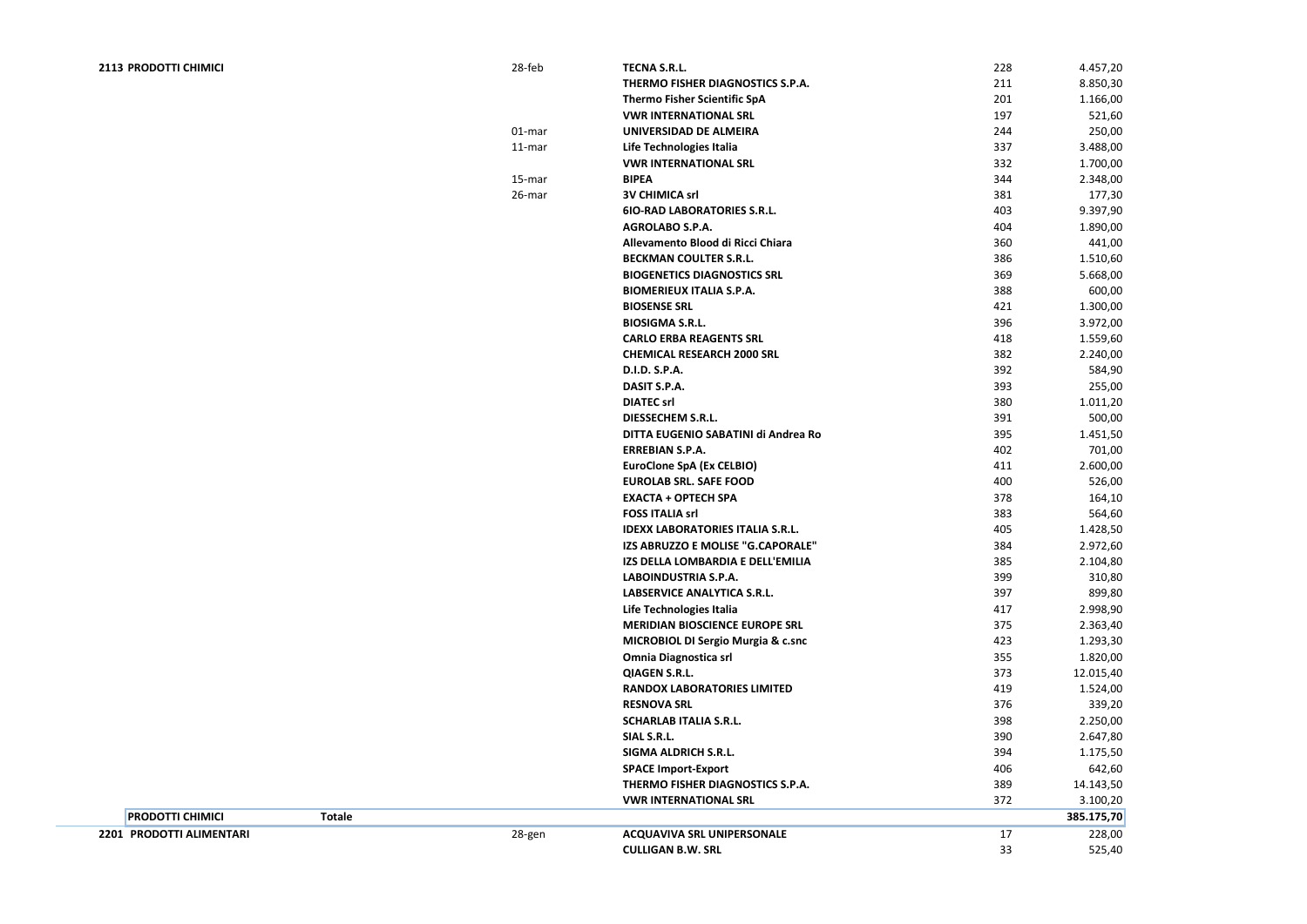| 2201 PRODOTTI ALIMENTARI                                                                                          | 28-feb | <b>ACQUAVIVA SRL UNIPERSONALE</b>         | 190 | 228,00     |
|-------------------------------------------------------------------------------------------------------------------|--------|-------------------------------------------|-----|------------|
|                                                                                                                   | 26-mar | <b>ACQUAVIVA SRL UNIPERSONALE</b>         | 358 | 228,00     |
| <b>PRODOTTI ALIMENTARI</b><br><b>Totale</b>                                                                       |        |                                           |     | 1.209,40   |
| 2203 COMBUSTIBILI, CARBURANTI E LUBRIFICANTI                                                                      | 28-gen | <b>E.S.TR.A. Fatturazione Elettronica</b> | 14  | 3.201,80   |
|                                                                                                                   |        | <b>ENI GAS E LUCE SPA - GAS</b>           | 26  | 461,60     |
|                                                                                                                   |        | <b>ITALIANA PETROLI SPA (EX TOTALERG)</b> | 16  | 1.115,40   |
|                                                                                                                   |        | <b>SALERNO ENERGIA VENDITE SEV</b>        | 30  | 89,40      |
|                                                                                                                   | 12-feb | <b>ENI GAS E LUCE SPA - GAS</b>           | 156 | 1.565,90   |
|                                                                                                                   | 20-feb | <b>ENEL ENERGIA SPA - GAS</b>             | 176 | 8.625,60   |
|                                                                                                                   |        | <b>ITALIANA PETROLI SPA (EX TOTALERG)</b> | 174 | 4.098,70   |
|                                                                                                                   |        | <b>SALERNO ENERGIA VENDITE SEV</b>        | 177 | 1.094,60   |
|                                                                                                                   | 26-mar | <b>ENEL ENERGIA SPA - GAS</b>             | 365 | 24.788,20  |
|                                                                                                                   |        | <b>ENI GAS E LUCE SPA - GAS</b>           | 363 | 3.033,50   |
|                                                                                                                   |        | <b>ITALIANA PETROLI SPA (EX TOTALERG)</b> | 357 | 1.243,90   |
| <b>COMBUSTIBILI, CARBURANTI E LUBRIFICANTI</b><br><b>Totale</b>                                                   |        |                                           |     | 49.318,60  |
| 2204 SUPPORTI INFORMATICI E CANCELLERIA                                                                           | 28-gen | <b>A.C.ESSE SRL</b>                       | 43  | 1.319,60   |
|                                                                                                                   |        | <b>ERREBIAN S.P.A.</b>                    | 70  | 101,70     |
|                                                                                                                   | 12-feb | A.G.C. ARTI GRAFICHE CIAMPINO SRL         | 163 | 40,00      |
|                                                                                                                   | 28-feb | <b>ERREBIAN S.P.A.</b>                    | 224 | 435,90     |
|                                                                                                                   | 26-mar | <b>A.C.ESSE SRL</b>                       | 379 | 1.078,60   |
| <b>SUPPORTI INFORMATICI E CANCELLERIA</b><br><b>Totale</b>                                                        |        |                                           |     | 2.975,80   |
| 2205 PUBBLICAZIONI, GIORNALI E RIVISTE                                                                            | 28-gen | <b>ALCA DESIGN SRL</b>                    | 19  | 340,00     |
|                                                                                                                   |        | <b>Celdes srl</b>                         | 24  | 26,60      |
|                                                                                                                   |        | <b>EBSCO INFORMATION SERVICES SRL</b>     | 29  | 40,00      |
|                                                                                                                   | 01-mar | <b>MDPI</b>                               | 245 | 486,10     |
|                                                                                                                   | 26-mar | <b>EBSCO INFORMATION SERVICES SRL</b>     | 364 | 165,00     |
|                                                                                                                   | 28-mar | <b>Celdes srl</b>                         | 466 | 97,40      |
| PUBBLICAZIONI, GIORNALI E RIVISTE<br><b>Totale</b>                                                                |        |                                           |     | 1.155,10   |
| <b>2298 ALTRI BENI NON SANITARI</b>                                                                               | 28-gen | <b>BIO OPTICA MILANO S.P.A.</b>           | 64  | 2.085,00   |
|                                                                                                                   | 26-mar | <b>CPS ANALITICA S.R.L.</b>               | 401 | 887,30     |
| <b>ALTRI BENI NON SANITARI</b><br>Totale                                                                          |        |                                           |     | 2.972,30   |
| 3136 CONSULENZE, COLLABORAZIONI, INTERINALE E ALTRE PRESTAZIONI DI LAV(15-mar                                     |        | <b>Macrogen</b>                           | 348 | 10.000,00  |
| CONSULENZE, COLLABORAZIONI, INTERINALE E ALTRE PRESTAZIONI DI LAVORO SANITARIE E SOCIOSANITARIE DA PRIVATI Totale |        |                                           |     | 10.000,00  |
| 3203 CONSULENZE, COLLABORAZIONI, INTERINALE E ALTRE PRESTAZIONI DI LAVC 01-mar                                    |        | <b>BARATTA FRANCESCA ROMANA</b>           | 276 | 4.542,40   |
|                                                                                                                   |        | <b>ZANIN EGIDIO</b>                       | 266 | 2.599,00   |
| CONSULENZE, COLLABORAZIONI, INTERINALE E ALTRE PRESTAZIONI DI LAVORO NON SANITARIO DA PRIVATI Totale              |        |                                           |     | 7.141,40   |
| 3204 SERVIZI AUSILIARI E SPESE DI PULIZIA                                                                         | 28-gen | COOPSERVICE S.COOP.p.A.                   | 83  | 150,00     |
|                                                                                                                   |        | <b>INDUTEX SPA</b>                        | 41  | 65,00      |
|                                                                                                                   |        | PIN.GO Società Cooperativa Sociale        | 86  | 22.449,20  |
|                                                                                                                   |        | <b>RANGERS SRL</b>                        | 32  | 262,80     |
|                                                                                                                   | 14-feb | PIN.GO Società Cooperativa Sociale        | 170 | 64.904,50  |
|                                                                                                                   | 28-feb | <b>BORMAN ITALIANA S.r.l.</b>             | 200 | 1.257,60   |
|                                                                                                                   | 26-mar | <b>BORMAN ITALIANA S.r.l.</b>             | 374 | 1.725,60   |
|                                                                                                                   |        | COOPSERVICE S.COOP.p.A.                   | 412 | 43.554,00  |
|                                                                                                                   |        | L.U.C.A. SRL                              | 366 | 1.956,40   |
|                                                                                                                   |        | <b>RANGERS SRL</b>                        | 368 | 262,80     |
|                                                                                                                   | 28-mar | <b>TEAM SERVICE Società Consortile a</b>  | 468 | 947,40     |
| SERVIZI AUSILIARI E SPESE DI PULIZIA<br><b>Totale</b>                                                             |        |                                           |     | 137.535,30 |
| 3205 BUONI PASTO E MENSA PER IL PERSONALE DIPENDENTE                                                              | 28-gen | DAY Ristoservice S.p.A [BP5 lotto2        | 90  | 16.156,00  |
|                                                                                                                   |        |                                           |     |            |

| 190        | 228,00                |
|------------|-----------------------|
| 358        | 228,00                |
|            | 1.209,40              |
| 14         | 3.201,80              |
| 26         | 461,60                |
| 16         | 1.115,40              |
| 30         | 89,40                 |
| 156        | 1.565,90              |
| 176        | 8.625,60              |
| 174        | 4.098,70              |
| 177        | 1.094,60              |
| 365        | 24.788,20             |
| 363        | 3.033,50              |
| 357        | 1.243,90              |
|            | 49.318,60             |
| 43         | 1.319,60              |
| 70         | 101,70                |
| 163        | 40,00                 |
| 224        | 435,90                |
| 379        | 1.078,60              |
|            | 2.975,80              |
| 19         | 340,00                |
| 24         | 26,60                 |
| 29         | 40,00                 |
| 245        | 486,10                |
| 364<br>466 | 165,00                |
|            | 97,40<br>1.155,10     |
| 64         |                       |
| 401        | 2.085,00<br>887,30    |
|            |                       |
| 348        | 2.972,30<br>10.000,00 |
|            | 10.000,00             |
| 276        | 4.542,40              |
| 266        | 2.599,00              |
|            | 7.141,40              |
| 83         | 150,00                |
| 41         | 65,00                 |
| 86         | 22.449,20             |
| 32         | 262,80                |
| 170        | 64.904,50             |
| 200        | 1.257,60              |
| 374        | 1.725,60              |
| 412        | 43.554,00             |
| 366        | 1.956,40              |
| 368        | 262,80                |
| 468        |                       |
|            | 947,40                |
|            | 137.535,30            |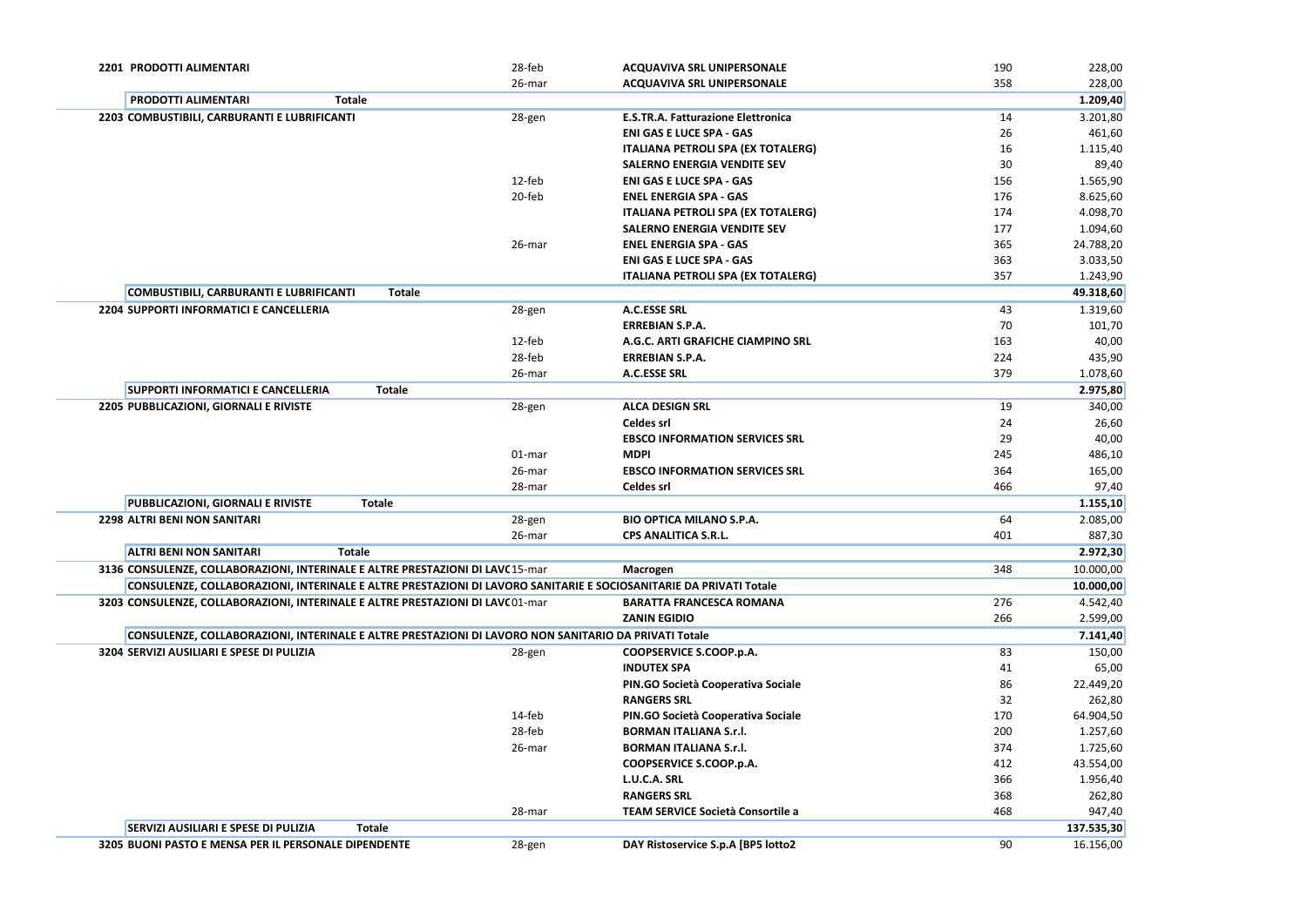| 3205 BUONI PASTO E MENSA PER IL PERSONALE DIPENDENTE     | 14-feb | CIR food Cooperativa Italiana di                            | 169        | 16.884,40       |
|----------------------------------------------------------|--------|-------------------------------------------------------------|------------|-----------------|
|                                                          | 26-mar | <b>Edenred Italia srl (ACCOR)</b>                           | 409        | 6.443,30        |
| BUONI PASTO E MENSA PER IL PERSONALE DIPENDENTE Totale   |        |                                                             |            | 39.483,70       |
| 3208 UTENZE E CANONI PER TELEFONIA E RETI DI             | 28-gen | <b>TIM SPA</b>                                              | 13         | 648,80          |
|                                                          | 14-feb | <b>VODAFONE ITALIA SPA</b>                                  | 167        | 16.811,00       |
|                                                          | 28-feb | <b>TIM SPA</b>                                              | 189        | 680,70          |
|                                                          | 26-mar | <b>VODAFONE ITALIA SPA</b>                                  | 367        | 16.811,00       |
|                                                          |        | Wind Tre SpA (ex H3G spa)                                   | 410        | 3.893,20        |
| UTENZE E CANONI PER TELEFONIA E RETI DI<br><b>Totale</b> |        |                                                             |            | 38.844,70       |
| 3209 UTENZE E CANONI PER ENERGIA ELETTRICA               | 28-gen | <b>ENI GAS E LUCE SPA - LUCE</b>                            | 25         | 9.092,00        |
| UTENZE E CANONI PER ENERGIA ELETTRICA<br><b>Totale</b>   |        |                                                             |            | 9.092,00        |
| 3210 UTENZE E CANONI PER ALTRI SERVIZI                   | 28-gen | <b>ENEL ENERGIA SPA - LUCE</b>                              | 79         | 3.043,50        |
|                                                          |        | <b>PUBLIACQUA SPA</b>                                       | 40         | 1.033,70        |
|                                                          |        | SICO S.p.A.                                                 | 22         | 2.934,10        |
|                                                          | 12-feb | <b>ENI GAS E LUCE SPA - LUCE</b>                            | 155        | 8.163,50        |
|                                                          | 14-feb | <b>ACQUE SpA</b>                                            | 168        | 249,90          |
|                                                          | 20-feb | <b>ENEL ENERGIA SPA - LUCE</b>                              | 181        | 65.881,20       |
|                                                          |        | <b>NUOVE ACQUE SPA</b>                                      | 184        | 49,40           |
|                                                          |        | <b>PUBLIACQUA SPA</b>                                       | 178        | 119,20          |
|                                                          | 28-feb | SICO S.p.A.                                                 | 193        | 463,60          |
|                                                          | 11-mar | ACQUEDOTTO DEL FIORA S.P.A.                                 | 338        | 851,80          |
|                                                          |        | APS ACQUA PUBBLICA SABINA SPA                               | 331        | 421,10          |
|                                                          | 26-mar | ACQUEDOTTO DEL FIORA S.P.A.                                 | 422        | 1.172,30        |
|                                                          |        | <b>ENI GAS E LUCE SPA - LUCE</b>                            | 362        | 15.635,00       |
|                                                          |        | <b>PUBLIACQUA SPA</b>                                       | 377        | 123,40          |
|                                                          |        | SICO S.p.A.                                                 | 361        | 1.488,60        |
| UTENZE E CANONI PER ALTRI SERVIZI<br><b>Totale</b>       |        |                                                             |            | 101.630,30      |
| 3212 ASSISTENZA INFORMATICA E MANUTENZIONE SOFTWARE      | 28-gen | <b>ESG SERVICES SRL</b>                                     | 23         | 6.750,00        |
|                                                          |        | <b>INAZ PAGHE SRL</b>                                       | 84         | 426,00          |
|                                                          | 12-feb | <b>ESG SERVICES SRL</b>                                     | 154        | 3.216,00        |
|                                                          | 26-mar | <b>INAZ PAGHE SRL</b>                                       | 413        | 13.443,80       |
| ASSISTENZA INFORMATICA E MANUTENZIONE SOFTWARE Totale    |        |                                                             |            | 23.835,80       |
| 3213 CORSI FORMAZIONE ESTERNALIZZATA                     | 28-gen | <b>Maggioli Spa</b>                                         | 89         | 5.378,00        |
|                                                          | 05-feb | AGENZIA NAZIONALE SERVIZI SANITARI                          | 104        | 2.065,80        |
|                                                          | 28-feb | <b>Icohar 2019 Congrex Switzerland</b>                      | 187        | 650,00          |
|                                                          |        | <b>Maggioli Spa</b>                                         | 236        | 600,00          |
|                                                          | 01-mar | AIV ASSOCIAZIONE ITALIANA VALUTAZ.                          | 281        | 962,00          |
|                                                          |        | <b>ANGQ</b>                                                 | 273        | 800,00          |
|                                                          |        | <b>BIOMCC</b>                                               | 246        | 1.213,80        |
|                                                          |        | <b>BIOMEDIA S.R.L.</b>                                      | 268        | 604,00          |
|                                                          |        | <b>CALVETTI FRANCESCA</b>                                   | 257        | 197,80          |
|                                                          |        | <b>CESTARO ALESSANDRO</b>                                   | 262        | 244,00          |
|                                                          |        | <b>CISBA - Centro Italiano Studi di</b>                     | 270        | 80,00           |
|                                                          |        | <b>D'ASCENZI CARLO</b>                                      | 280        | 108,00          |
|                                                          |        | <b>DI LUCA ANTONIO</b>                                      | 275        | 472,00          |
|                                                          |        | <b>EBIT - Scuola di Formazione e Perfe</b>                  | 269        | 1.800,00        |
|                                                          |        | <b>GERACI GABRIELLA</b>                                     | 265        | 112,00          |
|                                                          |        |                                                             |            |                 |
|                                                          |        |                                                             |            |                 |
|                                                          |        | <b>GRUBER CESARE ERNESTO MARIA</b><br><b>GRUPPO GALGANO</b> | 263<br>256 | 68,00<br>630,00 |

| 409<br>6.443,30<br>39.483,70<br>648,80<br>13<br>167<br>16.811,00<br>680,70<br>189<br>367<br>16.811,00<br>3.893,20<br>410<br>38.844,70<br>25<br>9.092,00<br>9.092,00<br>3.043,50<br>79<br>1.033,70<br>40<br>2.934,10<br>22<br>155<br>8.163,50<br>168<br>249,90<br>65.881,20<br>181<br>184<br>49,40<br>119,20<br>178<br>463,60<br>193<br>338<br>851,80<br>421,10<br>331<br>422<br>1.172,30<br>362<br>15.635,00<br>377<br>123,40<br>361<br>1.488,60<br>101.630,30<br>23<br>6.750,00 |
|----------------------------------------------------------------------------------------------------------------------------------------------------------------------------------------------------------------------------------------------------------------------------------------------------------------------------------------------------------------------------------------------------------------------------------------------------------------------------------|
|                                                                                                                                                                                                                                                                                                                                                                                                                                                                                  |
|                                                                                                                                                                                                                                                                                                                                                                                                                                                                                  |
|                                                                                                                                                                                                                                                                                                                                                                                                                                                                                  |
|                                                                                                                                                                                                                                                                                                                                                                                                                                                                                  |
|                                                                                                                                                                                                                                                                                                                                                                                                                                                                                  |
|                                                                                                                                                                                                                                                                                                                                                                                                                                                                                  |
|                                                                                                                                                                                                                                                                                                                                                                                                                                                                                  |
|                                                                                                                                                                                                                                                                                                                                                                                                                                                                                  |
|                                                                                                                                                                                                                                                                                                                                                                                                                                                                                  |
|                                                                                                                                                                                                                                                                                                                                                                                                                                                                                  |
|                                                                                                                                                                                                                                                                                                                                                                                                                                                                                  |
|                                                                                                                                                                                                                                                                                                                                                                                                                                                                                  |
|                                                                                                                                                                                                                                                                                                                                                                                                                                                                                  |
|                                                                                                                                                                                                                                                                                                                                                                                                                                                                                  |
|                                                                                                                                                                                                                                                                                                                                                                                                                                                                                  |
|                                                                                                                                                                                                                                                                                                                                                                                                                                                                                  |
|                                                                                                                                                                                                                                                                                                                                                                                                                                                                                  |
|                                                                                                                                                                                                                                                                                                                                                                                                                                                                                  |
|                                                                                                                                                                                                                                                                                                                                                                                                                                                                                  |
|                                                                                                                                                                                                                                                                                                                                                                                                                                                                                  |
|                                                                                                                                                                                                                                                                                                                                                                                                                                                                                  |
|                                                                                                                                                                                                                                                                                                                                                                                                                                                                                  |
|                                                                                                                                                                                                                                                                                                                                                                                                                                                                                  |
|                                                                                                                                                                                                                                                                                                                                                                                                                                                                                  |
|                                                                                                                                                                                                                                                                                                                                                                                                                                                                                  |
|                                                                                                                                                                                                                                                                                                                                                                                                                                                                                  |
| 84<br>426,00                                                                                                                                                                                                                                                                                                                                                                                                                                                                     |
| 154<br>3.216,00                                                                                                                                                                                                                                                                                                                                                                                                                                                                  |
| 13.443,80<br>413                                                                                                                                                                                                                                                                                                                                                                                                                                                                 |
| 23.835,80                                                                                                                                                                                                                                                                                                                                                                                                                                                                        |
| 5.378,00<br>89                                                                                                                                                                                                                                                                                                                                                                                                                                                                   |
| 104<br>2.065,80                                                                                                                                                                                                                                                                                                                                                                                                                                                                  |
|                                                                                                                                                                                                                                                                                                                                                                                                                                                                                  |
|                                                                                                                                                                                                                                                                                                                                                                                                                                                                                  |
| 187<br>650,00                                                                                                                                                                                                                                                                                                                                                                                                                                                                    |
| 236<br>600,00                                                                                                                                                                                                                                                                                                                                                                                                                                                                    |
| 281<br>962,00                                                                                                                                                                                                                                                                                                                                                                                                                                                                    |
| 273<br>800,00                                                                                                                                                                                                                                                                                                                                                                                                                                                                    |
| 246<br>1.213,80                                                                                                                                                                                                                                                                                                                                                                                                                                                                  |
| 268<br>604,00                                                                                                                                                                                                                                                                                                                                                                                                                                                                    |
| 257<br>197,80                                                                                                                                                                                                                                                                                                                                                                                                                                                                    |
| 262<br>244,00<br>270                                                                                                                                                                                                                                                                                                                                                                                                                                                             |
| 80,00<br>280                                                                                                                                                                                                                                                                                                                                                                                                                                                                     |
| 108,00<br>275<br>472,00                                                                                                                                                                                                                                                                                                                                                                                                                                                          |
| 269<br>1.800,00                                                                                                                                                                                                                                                                                                                                                                                                                                                                  |
| 265<br>112,00                                                                                                                                                                                                                                                                                                                                                                                                                                                                    |
| 263<br>68,00                                                                                                                                                                                                                                                                                                                                                                                                                                                                     |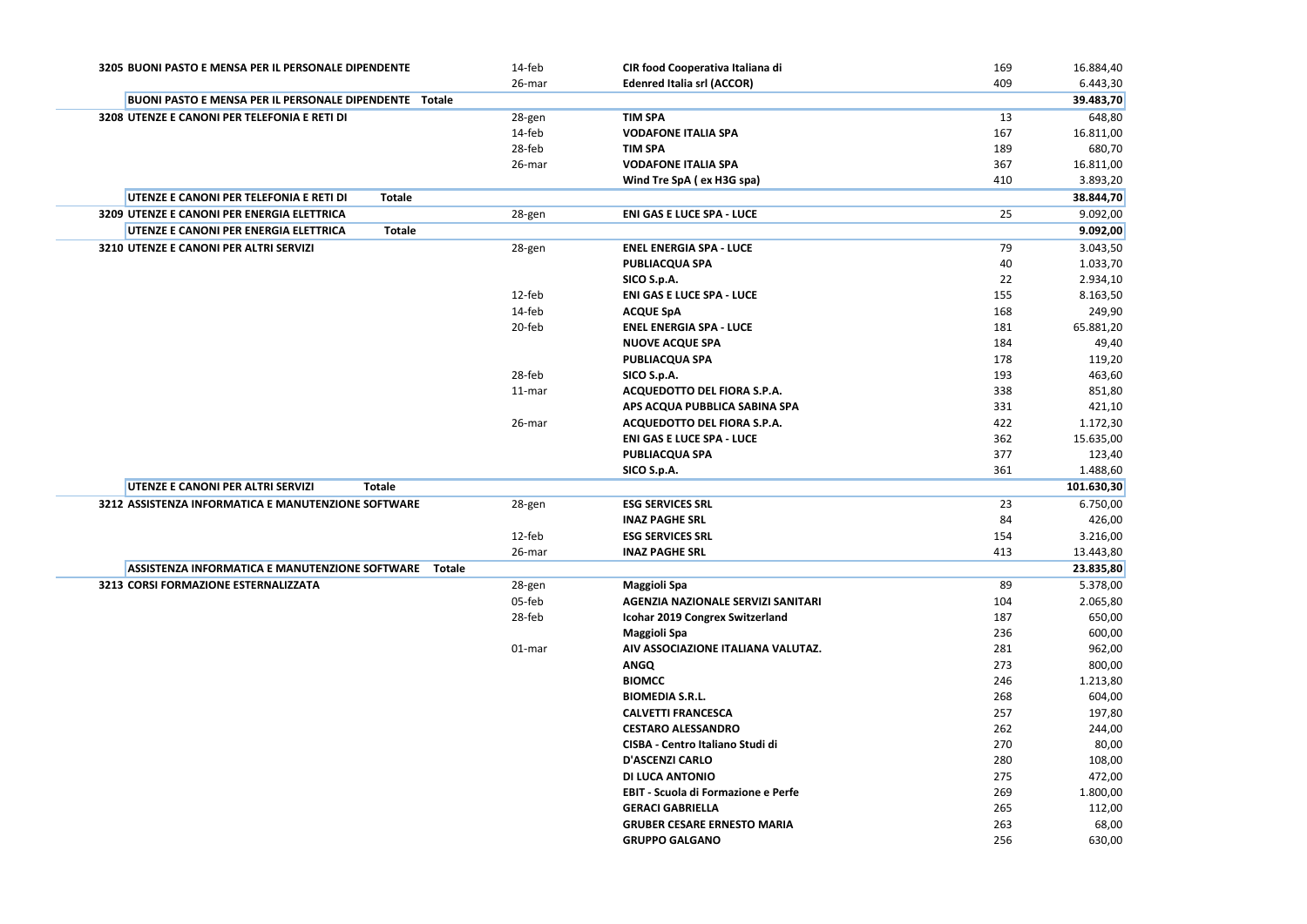| 3213 CORSI FORMAZIONE ESTERNALIZZATA                             | 01-mar | <b>GRUPPO SOI Spa</b>                      | 254 | 550,00     |
|------------------------------------------------------------------|--------|--------------------------------------------|-----|------------|
|                                                                  |        | <b>INFORMA</b>                             | 278 | 800,00     |
|                                                                  |        | IZS DELLA LOMBARDIA E DELL'EMILIA          | 267 | 400,00     |
|                                                                  |        | <b>IZS DELLE VENEZIE</b>                   | 277 | 519,00     |
|                                                                  |        | <b>KASSIOPEA GROUP</b>                     | 279 | 2.196,70   |
|                                                                  |        | <b>Maggioli Spa</b>                        | 272 | 3.153,80   |
|                                                                  |        | <b>MAZZACCARA ALFONSO</b>                  | 252 | 113,20     |
|                                                                  |        | <b>MV Congressi</b>                        | 271 | 1.196,70   |
|                                                                  |        | PA.L.MER.SOC.CONS.LE A R.L.                | 258 | 1.024,60   |
|                                                                  |        | <b>PARISI ANTONIO</b>                      | 264 | 196,00     |
|                                                                  | 15-mar | <b>AGENZIA NAZIONALE SERVIZI SANITARI</b>  | 349 | 2.346,60   |
|                                                                  |        | <b>GERACI GABRIELLA</b>                    | 343 | 1.008,00   |
|                                                                  | 22-mar | SIMEF SOCIETA' ITALIANA DI MEDICINA        | 353 | 2.601,00   |
|                                                                  | 26-mar | <b>CIVICAMENTE SRL</b>                     | 370 | 5.000,00   |
| <b>CORSI FORMAZIONE ESTERNALIZZATA</b><br><b>Totale</b>          |        |                                            |     | 37.091,00  |
| 3214 MANUTENZIONE ORDINARIA E RIPARAZIONI DI IMMOBILI E          | 28-gen | <b>CENTRO ANTINCENDIO VITERBESE SRL</b>    | 100 | 295,50     |
|                                                                  |        | <b>VUOTTO ANTONIO</b>                      | 78  | 8.299,20   |
|                                                                  | 12-feb | <b>BMD s.r.l</b>                           | 164 | 16.846,70  |
|                                                                  | 27-feb | R.I.C. Realizzazioni Integrali             | 185 | 82.344,60  |
|                                                                  | 28-feb | <b>VUOTTO ANTONIO</b>                      | 233 | 4.869,00   |
|                                                                  | 26-mar | <b>SOC.S.MARCO SRL</b>                     | 371 | 81.428,30  |
|                                                                  |        | <b>THYSSENKRUPP ELEVATOR ITALIA</b>        | 416 | 280,00     |
| MANUTENZIONE ORDINARIA E RIPARAZIONI DI IMMOBILI E Totale        |        |                                            |     | 194.363,30 |
| 3216 MANUTENZIONE ORDINARIA E RIPARAZIONI DI ATTREZZATU          | 28-gen | <b>ALTHEA ITALIA SPA</b>                   | 35  | 12.724,20  |
|                                                                  |        | <b>EBM Elettronica Bio Medicale srl</b>    | 80  | 120.699,50 |
|                                                                  |        | S.I.E.M. Società Italiana Elettro          | 76  | 563.870,00 |
|                                                                  | 28-feb | <b>ALTHEA ITALIA SPA</b>                   | 195 | 8.618,00   |
|                                                                  |        | S.I.E.M. Società Italiana Elettro          | 231 | 54.231,50  |
| MANUTENZIONE ORDINARIA E RIPARAZIONI DI ATTREZZATU Totale        |        |                                            |     | 760.143,20 |
| 3217 MANUTENZIONE ORDINARIA E RIPARAZIONI DI AUTOMEZZI           | 28-feb | AUTO ASSISTENZA APPIO DI PASQUALINO        | 240 | 1.073,80   |
| MANUTENZIONE ORDINARIA E RIPARAZIONI DI AUTOMEZZI Totale         |        |                                            |     | 1.073,80   |
| <b>3220 SMALTIMENTO RIFIUTI</b>                                  | 28-gen | <b>ECO ERIDANIA S.p.A</b>                  | 27  | 12.145,80  |
|                                                                  | 11-mar | Melissari & C. s.a.s.                      | 339 | 2.183,80   |
| <b>SMALTIMENTO RIFIUTI</b><br><b>Totale</b>                      |        |                                            |     | 14.329,60  |
| 3299 ALTRE SPESE PER SERVIZI NON SANITARI                        | 28-feb | <b>KIWA CERMET ITALIA SPA</b>              | 241 | 1.100,00   |
| <b>ALTRE SPESE PER SERVIZI NON SANITARI</b><br><b>Totale</b>     |        |                                            |     | 1.100,00   |
| 4110 CONTRIBUTI E TRASFERIMENTI AD IRCCS PUBBLICI - FON          | 18-mar | Aplysia Società Coop                       | 350 | 2.637,60   |
|                                                                  |        | <b>CENTRO INTERUNIVERSITARIO DI BIOLOG</b> | 351 | 995,00     |
|                                                                  |        | <b>CONSORZIO UNIMAR SOC.COOP.</b>          | 352 | 1.353,30   |
| <b>CONTRIBUTI E TRASFERIMENTI AD IRCCS PUBBLICI - FON Totale</b> |        |                                            |     | 4.985,90   |
| 5103 ALTRI CONCORSI, RECUPERI E RIMBORSI A SOGGETTI PRIVATI      | 15-mar | <b>ASD HORSE JUMPING</b>                   | 345 | 1.125,00   |
|                                                                  |        | <b>SCUDERIE DEL BARONETTO SRL</b>          | 346 | 291,00     |
|                                                                  |        | <b>SICURAL SRL</b>                         | 347 | 60,00      |
| ALTRI CONCORSI, RECUPERI E RIMBORSI A SOGGETTI PRIVATI Totale    |        |                                            |     | 1.476,00   |
| 5201 NOLEGGI                                                     | 28-gen | <b>AB SCIEX SRL</b>                        | 97  | 21.722,00  |
|                                                                  |        | ALD AUTOMOTIVE ITALIA S.R.L.               | 10  | 2.347,40   |
|                                                                  |        | Arval Service Lease Italia SpA             | 12  | 2.588,00   |
|                                                                  |        | <b>KYOCERA DOCUMENT SOLUTIONS ITALIA</b>   | 44  | 2.370,30   |
|                                                                  |        | <b>OLIVETTI S.P.A.</b>                     | 101 | 437,10     |
|                                                                  |        |                                            |     |            |

| 254 | 550,00     |
|-----|------------|
| 278 | 800,00     |
| 267 | 400,00     |
| 277 | 519,00     |
| 279 | 2.196,70   |
| 272 | 3.153,80   |
| 252 | 113,20     |
| 271 | 1.196,70   |
| 258 | 1.024,60   |
| 264 | 196,00     |
| 349 | 2.346,60   |
| 343 | 1.008,00   |
| 353 | 2.601,00   |
| 370 | 5.000,00   |
|     | 37.091,00  |
| 100 | 295,50     |
| 78  | 8.299,20   |
| 164 | 16.846,70  |
| 185 | 82.344,60  |
| 233 | 4.869,00   |
| 371 | 81.428,30  |
| 416 | 280,00     |
|     | 194.363,30 |
| 35  | 12.724,20  |
| 80  | 120.699,50 |
| 76  | 563.870,00 |
| 195 | 8.618,00   |
| 231 | 54.231,50  |
|     | 760.143,20 |
| 240 | 1.073,80   |
|     | 1.073,80   |
| 27  | 12.145,80  |
| 339 | 2.183,80   |
|     | 14.329,60  |
|     |            |
| 241 | 1.100,00   |
|     | 1.100,00   |
| 350 | 2.637,60   |
| 351 | 995,00     |
| 352 | 1.353,30   |
|     | 4.985,90   |
| 345 | 1.125,00   |
| 346 | 291,00     |
| 347 | 60,00      |
|     | 1.476,00   |
| 97  | 21.722,00  |
| 10  | 2.347,40   |
| 12  | 2.588,00   |
| 44  | 2.370,30   |
| 101 | 437,10     |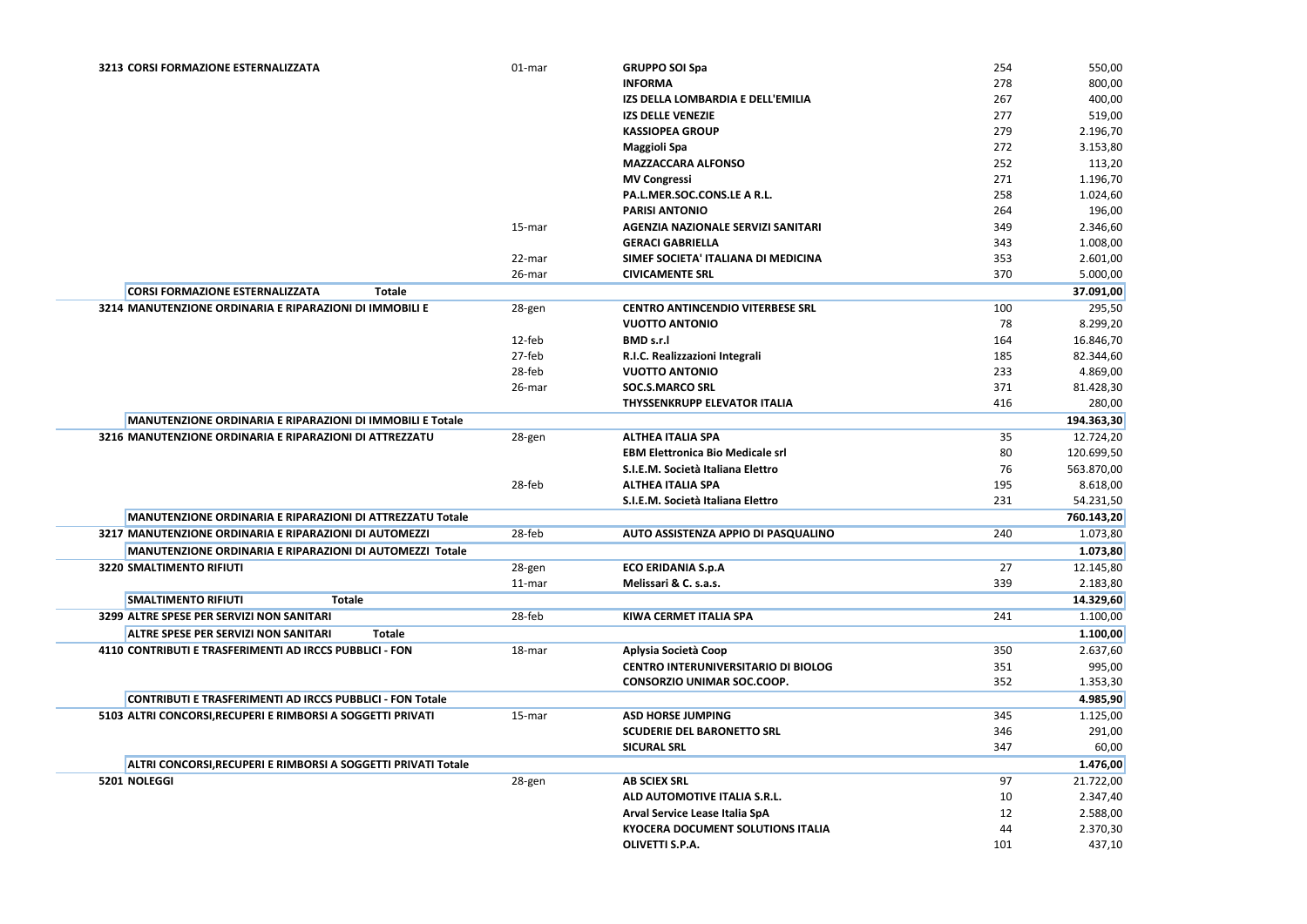| 5201 NOLEGGI                                                                                      | 12-feb | ALD AUTOMOTIVE ITALIA S.R.L.               |
|---------------------------------------------------------------------------------------------------|--------|--------------------------------------------|
|                                                                                                   | 14-feb | <b>AB SCIEX SRL</b>                        |
|                                                                                                   | 20-feb | <b>SHARP ELECTRONICS ITALIA SPA</b>        |
|                                                                                                   | 11-mar | Arval Service Lease Italia SpA             |
|                                                                                                   |        | <b>FOSS ITALIA srl</b>                     |
|                                                                                                   |        | <b>KYOCERA DOCUMENT SOLUTIONS ITALIA</b>   |
|                                                                                                   | 26-mar | <b>AB SCIEX SRL</b>                        |
|                                                                                                   |        | ALD AUTOMOTIVE ITALIA S.R.L.               |
| <b>NOLEGGI</b><br><b>Totale</b>                                                                   |        |                                            |
| 5306 INTERESSI PASSIVI V/FORNITORI                                                                | 28-mar | <b>BANCA IFIS S.P.A.</b>                   |
| <b>Totale</b>                                                                                     |        |                                            |
| <b>INTERESSI PASSIVI V/FORNITORI</b><br><b>5499 ALTRI TRIBUTI</b>                                 |        | <b>CONSORZIO 2 ALTO VALDARNO</b>           |
|                                                                                                   | 01-mar | Consorzio di Bonifica 3 MEDIO VALDA        |
|                                                                                                   |        |                                            |
| <b>ALTRI TRIBUTI</b><br><b>Totale</b>                                                             |        |                                            |
| 5502 ACQUISTI DI BENI E SERVIZI CON I FONDI ECONOMALI                                             | 21-gen | F.ECONOMATO AREZZO - DENI DARIO -          |
|                                                                                                   |        | <b>FONDO ECO. FIRENZE-GIOVANNI BRAJON</b>  |
|                                                                                                   |        | <b>FONDO ECO. PISA -GUARDUCCI MARCELLA</b> |
|                                                                                                   |        | <b>FONDO ECO. RIETI-CALDERINI PIETRO</b>   |
|                                                                                                   |        | <b>FONDO ECO. VITERBO-LUIGI DE GROSSI</b>  |
|                                                                                                   |        | <b>FONDO ECON. SIENA MASSIMO MARI</b>      |
|                                                                                                   |        | <b>FONDO ECONOMATO ROMA-CIPRIANI CARLO</b> |
|                                                                                                   | 12-feb | <b>FONDO ECO. LATINA- REMO ROSATI</b>      |
|                                                                                                   | 05-mar | <b>FONDO ECO. FIRENZE-GIOVANNI BRAJON</b>  |
|                                                                                                   |        | <b>FONDO ECONOMATO ROMA-CIPRIANI CARLO</b> |
| ACQUISTI DI BENI E SERVIZI CON I FONDI ECONOMALI Totale                                           |        |                                            |
| 5503 INDENNITÀ E RIMBORSO SPESE ED ONERI SOCIALI PER GL                                           | 01-mar | <b>GALDI AGOSTINO</b>                      |
| <b>INDENNITÀ E RIMBORSO SPESE ED ONERI SOCIALI PER GL Totale</b>                                  |        |                                            |
| <b>INDENNITA' E RIMBORSO SPESE ED ONERI SOCIALI PER GLI ORGANI DIRETTI 08-feb</b>                 |        | <b>DELLA MARTA UGO</b>                     |
|                                                                                                   |        | <b>LETO ANDREA</b>                         |
|                                                                                                   |        | PIRAZZOLI MAURO                            |
|                                                                                                   | 01-mar | <b>CAPOTONDI RITA</b>                      |
|                                                                                                   | 11-mar | <b>DELLA MARTA UGO</b>                     |
|                                                                                                   |        | <b>LETO ANDREA</b>                         |
|                                                                                                   |        | PIRAZZOLI MAURO                            |
|                                                                                                   | 27-mar | <b>DELLA MARTA UGO</b>                     |
|                                                                                                   |        | <b>LETO ANDREA</b>                         |
|                                                                                                   |        | <b>PIRAZZOLI MAURO</b>                     |
| INDENNITA' E RIMBORSO SPESE ED ONERI SOCIALI PER GLI ORGANI DIRETTIVI E COLLEGIO SINDACALE Totale |        |                                            |
| <b>5504 COMMISSIONI E COMITATI</b>                                                                | 01-mar | <b>DONDO ALESSANDRO</b>                    |
|                                                                                                   |        | <b>GALIERO GIORGIO</b>                     |
|                                                                                                   |        | <b>GORIA MARIA</b>                         |
|                                                                                                   |        | <b>MORELLI DANIELA</b>                     |
|                                                                                                   |        | PEZZOTTI GIOVANNI                          |
|                                                                                                   | 14-mar | <b>SIMEONI SARA</b>                        |
| <b>COMMISSIONI E COMITATI</b><br><b>Totale</b>                                                    |        |                                            |
| 5598 ALTRI ONERI DELLA GESTIONE CORRENTE                                                          | 28-gen | <b>PHSE SRL</b>                            |
|                                                                                                   |        | <b>TRA.SER srl</b>                         |
|                                                                                                   | 05-feb | <b>TEAM PROJECT LAZIO</b>                  |
|                                                                                                   | 14-feb | ENEA AGENZIA NAZIONALE PER LE NUOVE        |
|                                                                                                   |        |                                            |

| 153            | 930,20               |
|----------------|----------------------|
| 172            | 10.861,00            |
| 183            | 331,00               |
| 328            | 1.294,00             |
| 335            | 10.540,00            |
| 334            | 2.134,20             |
| 420            | 10.861,00            |
| 354            | 930,20               |
|                | 67.346,40            |
| 467            | 1.373,50             |
|                | 1.373,50             |
| 251            | 61,10                |
| 247            | 116,10               |
|                | 177,20               |
| 4              | 19,50                |
| $\overline{c}$ | 201,10               |
| 3              | 74,80                |
| 6              | 38,70                |
| 7              | 157,80               |
| 5              | 49,90                |
| 1              | 961,60               |
| 151            | 1.009,20             |
| 283            | 129,40               |
| 282            | 710,20               |
|                | 3.352,20             |
| 250            | 3.206,40             |
|                | 3.206,40             |
| 142            | 6.351,00             |
| 143<br>144     | 5.414,00             |
| 255            | 4.926,00<br>2.997,80 |
| 316            | 6.351,00             |
| 317            | 5.414,00             |
| 318            | 4.836,00             |
| 455            | 6.308,00             |
| 456            | 5.531,00             |
| 457            | 4.798,00             |
|                | 52.926,80            |
| 253            | 1.936,00             |
| 260            | 582,50               |
| 261            | 1.309,30             |
| 259            | 531,10               |
| 274            | 564,00               |
| 341            | 248,40               |
|                | 5.171,30             |
| 15             | 7.830,00             |
| 92             | 3.000,00             |
| 103            | 2.052,00             |
| 173            | 102,60               |
|                |                      |